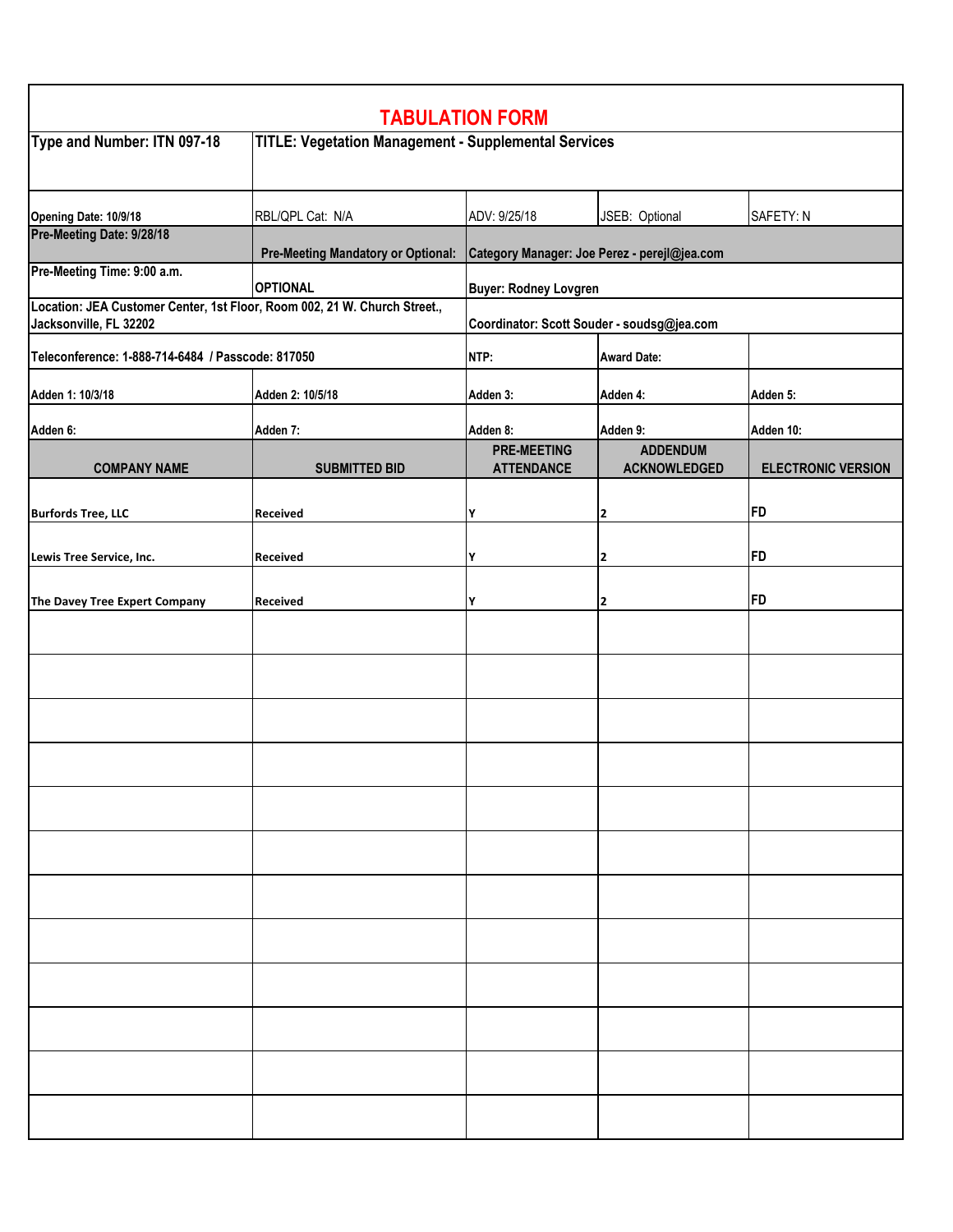| <b>RFP 105-18</b>                     | TITLE: Engineering Services for the Southwest Water Reclamation<br><b>Facility Expansion to 18 MGD</b> |                       |           |             |                      |                          |  |
|---------------------------------------|--------------------------------------------------------------------------------------------------------|-----------------------|-----------|-------------|----------------------|--------------------------|--|
| <b>COORDINATOR</b>                    |                                                                                                        | <b>BUYER</b>          |           |             |                      |                          |  |
| <b>Thomas Hawk</b>                    |                                                                                                        |                       | Dan Kruck |             |                      |                          |  |
| Email: hawktc@jea.com                 |                                                                                                        | Email: krucdr@jea.com |           |             |                      |                          |  |
|                                       | Bid Opening Date: October 9, 2018                                                                      |                       |           |             |                      |                          |  |
| <b>MINIMUM REQUIREMENTS</b>           |                                                                                                        |                       |           |             |                      |                          |  |
| QPL Category: N/A                     |                                                                                                        |                       |           |             |                      |                          |  |
| RPL Category: N/A                     |                                                                                                        |                       |           |             |                      |                          |  |
|                                       | Pre-Bid Type: MANDATORY                                                                                |                       |           |             |                      |                          |  |
| <b>RECORDED BY: Jason Behr</b>        |                                                                                                        | <b>Submitted Bid</b>  | Pre-Bid   | Addendum(s) | Redacted Copy<br>Y/N | Electronic Copy<br>CD/FD |  |
| <b>CDM Smith Inc.</b>                 |                                                                                                        |                       | Y         | 6           | N                    | <b>CD</b>                |  |
| <b>Wright-Pierce, Inc</b>             |                                                                                                        |                       | Υ         | 6           | N                    | <b>CD</b>                |  |
| <b>Hazen and Sawyer</b>               |                                                                                                        |                       | Y         | 6           | N                    | <b>FD</b>                |  |
| <b>AECOM Technical Services, Inc.</b> |                                                                                                        |                       | Υ         | 6           | $\mathbf N$          | <b>CD</b>                |  |
| <b>Brown and Caldwell</b>             |                                                                                                        |                       | Y         | 6           | N                    | CD                       |  |
|                                       |                                                                                                        |                       |           |             |                      |                          |  |
|                                       |                                                                                                        |                       |           |             |                      |                          |  |
|                                       |                                                                                                        |                       |           |             |                      |                          |  |
|                                       |                                                                                                        |                       |           |             |                      |                          |  |
|                                       |                                                                                                        |                       |           |             |                      |                          |  |
|                                       |                                                                                                        |                       |           |             |                      |                          |  |
|                                       |                                                                                                        |                       |           |             |                      |                          |  |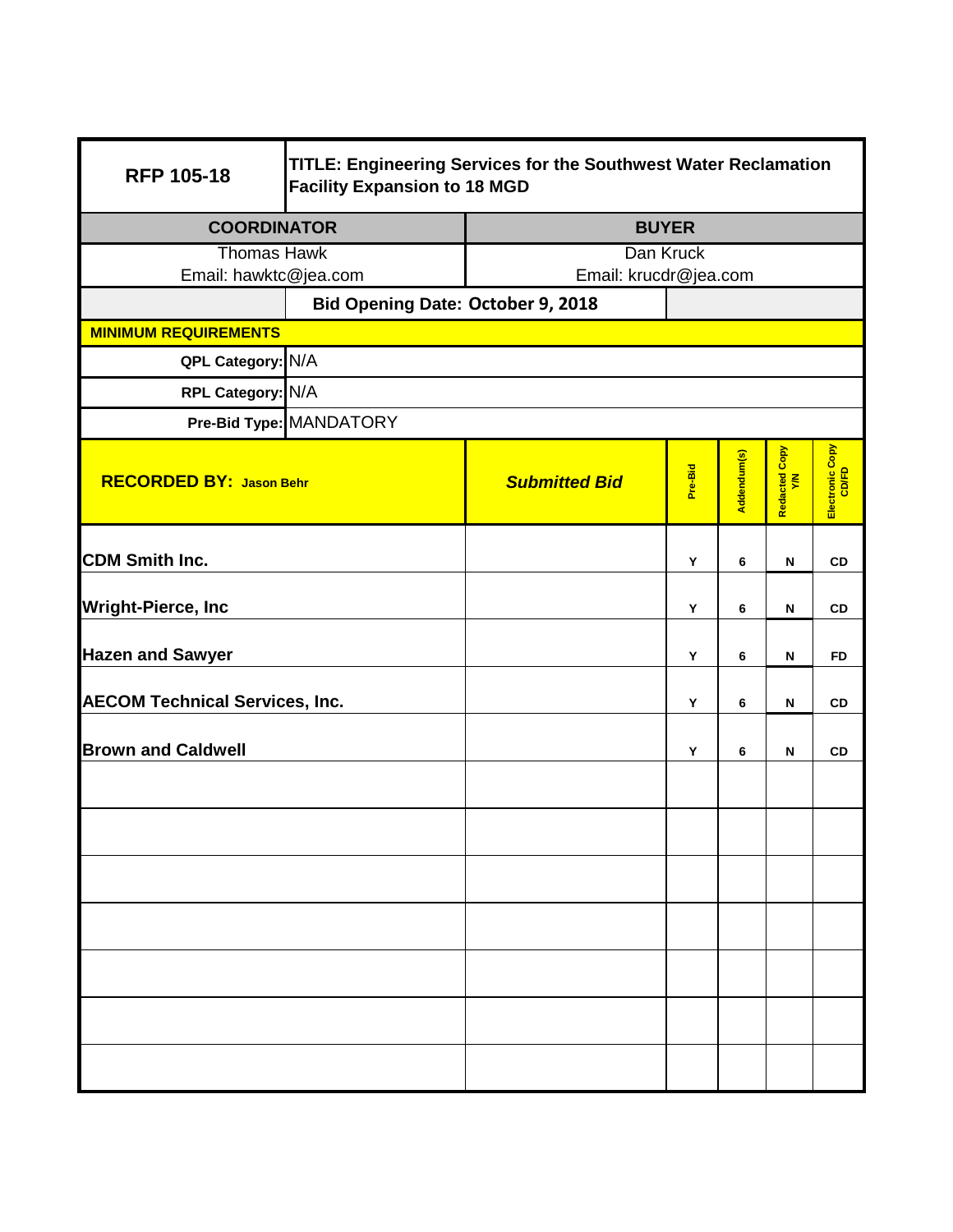| <b>TABULATION FORM</b>                                                                              |                                                                           |                                              |                     |                           |  |  |
|-----------------------------------------------------------------------------------------------------|---------------------------------------------------------------------------|----------------------------------------------|---------------------|---------------------------|--|--|
| Type and Number: ITN 140-18                                                                         | TITLE: Northside Generating Station, Rack and Pinion Elevator Maintenance |                                              |                     |                           |  |  |
| Opening Date: 9/25/18; 10/2/18; 10/9/18<br>Pre-Meeting Date: 9/11/18                                | RBL/QPL Cat: N/A                                                          | ADV: 8/30/18                                 | JSEB: Optional      | SAFETY: Yes               |  |  |
|                                                                                                     | <b>Pre-Meeting Mandatory or Optional:</b>                                 | Category Manager: Joe Perez - perejl@jea.com |                     |                           |  |  |
| Pre-Meeting Time: 9:00 a.m.                                                                         | Mandatory                                                                 | Buyer: Rodney Lovgren - lovgrd@jea.com       |                     |                           |  |  |
| Location: JEA Customer Center, 1st Floor, Room 002, 21 W. Church Street.,<br>Jacksonville, FL 32202 |                                                                           | Coordinator: Rodney Lovgren - lovgrd@jea.com |                     |                           |  |  |
| Teleconference: 1-888-714-6484 / Passcode: 817050                                                   |                                                                           | NTP:                                         | <b>Award Date:</b>  |                           |  |  |
| Adden 1: 9/12/18                                                                                    | Adden 2: 10/2/18                                                          | Adden 3: 10/3/18                             | Adden 4:            | Adden 5:                  |  |  |
| Adden 6:                                                                                            | Adden 7:                                                                  | Adden 8:                                     | Adden 9:            | Adden 10:                 |  |  |
|                                                                                                     |                                                                           | <b>PRE-MEETING</b>                           | <b>ADDENDUM</b>     |                           |  |  |
| <b>COMPANY NAME</b>                                                                                 | <b>SUBMITTED BID</b>                                                      | <b>ATTENDANCE</b>                            | <b>ACKNOWLEDGED</b> | <b>ELECTRONIC VERSION</b> |  |  |
| <b>ThyssenKrupp Elevator</b>                                                                        | Received                                                                  | Υ                                            | 3                   | <b>FD</b>                 |  |  |
|                                                                                                     |                                                                           |                                              |                     |                           |  |  |
| <b>Oracle Elevator Company</b>                                                                      | Received                                                                  | Υ                                            | 3                   | <b>FD</b>                 |  |  |
| Alimak Hek, Inc.                                                                                    | Received                                                                  | Υ                                            | 1                   | <b>FD</b>                 |  |  |
|                                                                                                     |                                                                           |                                              |                     |                           |  |  |
|                                                                                                     |                                                                           |                                              |                     |                           |  |  |
|                                                                                                     |                                                                           |                                              |                     |                           |  |  |
|                                                                                                     |                                                                           |                                              |                     |                           |  |  |
|                                                                                                     |                                                                           |                                              |                     |                           |  |  |
|                                                                                                     |                                                                           |                                              |                     |                           |  |  |
|                                                                                                     |                                                                           |                                              |                     |                           |  |  |
|                                                                                                     |                                                                           |                                              |                     |                           |  |  |
|                                                                                                     |                                                                           |                                              |                     |                           |  |  |
|                                                                                                     |                                                                           |                                              |                     |                           |  |  |
|                                                                                                     |                                                                           |                                              |                     |                           |  |  |
|                                                                                                     |                                                                           |                                              |                     |                           |  |  |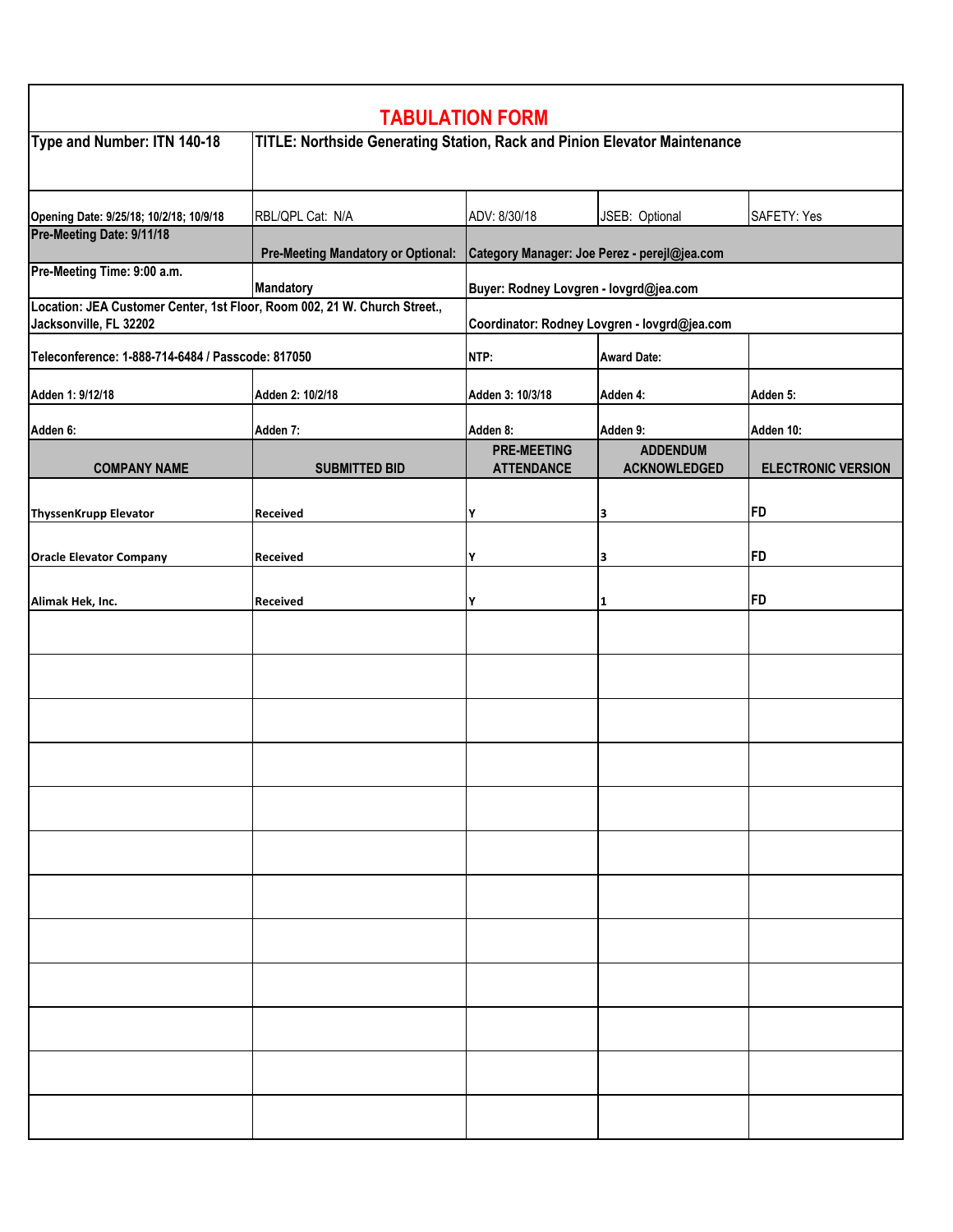|                                                                                                            |                                           | <b>TABULATION FORM</b>                  |                                        |                           |  |  |
|------------------------------------------------------------------------------------------------------------|-------------------------------------------|-----------------------------------------|----------------------------------------|---------------------------|--|--|
| TITLE: MANAGED SERVICES PROVIDER (MSP) AND VENDOR MANAGEMENT SOLUTION (VMS)<br>Type and Number: ITN 142-18 |                                           |                                         |                                        |                           |  |  |
| Opening Date: 10/09/18                                                                                     | RBL/QPL Cat: N/A                          | ADV: 09/18/18                           | JSEB: Optional                         | SAFETY: No                |  |  |
| Pre-Meeting Date: 09/24/18                                                                                 | <b>Pre-Meeting Mandatory or Optional:</b> | <b>Category Manager: Lisa Pleasants</b> |                                        |                           |  |  |
| Pre-Meeting Time: 2:30PM                                                                                   | <b>Optional</b>                           | <b>Buyer: Lisa Pleasants</b>            |                                        |                           |  |  |
| Location: JEA Customer Center, 1st Floor, Room 002, 21 W. Church Street.,                                  |                                           | Coordinator: N/A                        |                                        |                           |  |  |
| Teleconference: Dial In: 1-888-384-9090, Passcode: 428598                                                  |                                           | NTP:                                    | <b>Award Date:</b>                     |                           |  |  |
| Adden 1: 09/18/18                                                                                          | Adden 2: 09/25/18                         | Adden 3: 09/26/18                       | Adden 4: 09/28/18                      | Adden 5: 10/03/18         |  |  |
| Adden 6: 10/04/18                                                                                          | Adden 7:                                  | Adden 8:                                | Adden 9:                               | Adden 10:                 |  |  |
| <b>COMPANY NAME</b>                                                                                        | <b>SUBMITTED BID</b>                      | <b>PRE-MEETING</b><br><b>ATTENDANCE</b> | <b>ADDENDUM</b><br><b>ACKNOWLEDGED</b> | <b>ELECTRONIC VERSION</b> |  |  |
| smRTpass                                                                                                   | <b>Received</b>                           | N                                       | 6                                      | FD                        |  |  |
| Workspend, Inc.                                                                                            | <b>Received</b>                           | γ                                       | 5                                      | FD                        |  |  |
| APC Workforce Solutions, LLC dba<br><b>ZeroChaos</b>                                                       | <b>Received</b>                           | Υ                                       | 6                                      | <b>FD</b>                 |  |  |
| Pontoon Solutions, Inc.                                                                                    | <b>Received</b>                           | γ                                       | 6                                      | <b>FD</b>                 |  |  |
| Randstad North America, Inc.                                                                               | <b>Received</b>                           | γ                                       | 6                                      | <b>CD</b>                 |  |  |
| <b>Atrium Payroll Services, LLC</b>                                                                        | <b>Received</b>                           | N                                       | $\mathbf{1}$                           | <b>CD</b>                 |  |  |
| GuideSoft, Inc. dba Knowledge Services                                                                     | <b>Received</b>                           | γ                                       | 6                                      | <b>FD</b>                 |  |  |
|                                                                                                            |                                           |                                         |                                        |                           |  |  |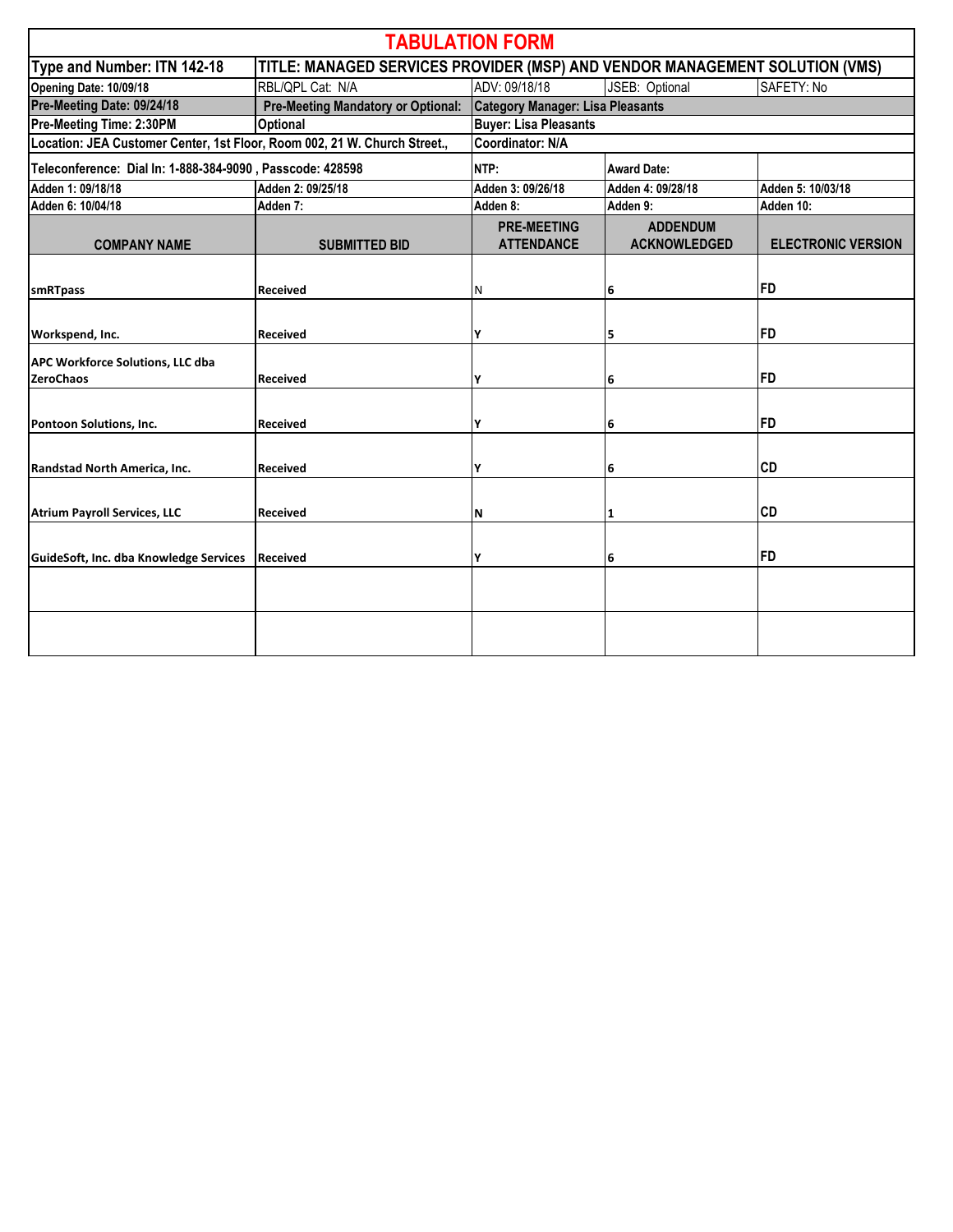| <b>TABULATION FORM</b>                 |                                                       |                                         |                     |                           |  |
|----------------------------------------|-------------------------------------------------------|-----------------------------------------|---------------------|---------------------------|--|
| Type and Number: RFP 148-18            | TITLE: Group Medical and Pharmacy Stop Loss Insurance |                                         |                     |                           |  |
| Opening Date: 10/02/18                 | RBL/QPL Cat: N/A                                      | ADV: 08/29/18                           | JSEB: Optional      | SAFETY: No                |  |
| <b>Pre-Meeting Date: N/A</b>           | <b>Pre-Meeting Mandatory or Optional:</b>             | <b>Category Manager: Lisa Pleasants</b> |                     |                           |  |
| Pre-Meeting Time: N/A                  | N/A                                                   | <b>Buyer: Elaine Selders</b>            |                     |                           |  |
|                                        | Location:N/A                                          | <b>Coordinator: Carl Becker</b>         |                     |                           |  |
| Teleconference: N/A                    |                                                       | NTP:                                    | <b>Award Date:</b>  |                           |  |
| Adden 1: 09/07/18                      | Adden 2: 09/13/18                                     | Adden 3: 09/19/18                       | Adden 4: 09/21/18   | Adden 5:                  |  |
| Adden 6:                               | Adden 7:                                              | Adden 8:                                | Adden 9:            | Adden 10:                 |  |
|                                        |                                                       | <b>PRE-MEETING</b>                      | <b>ADDENDUM</b>     |                           |  |
| <b>COMPANY NAME</b>                    | <b>SUBMITTED BID</b>                                  | <b>ATTENDANCE</b>                       | <b>ACKNOWLEDGED</b> | <b>ELECTRONIC VERSION</b> |  |
| Blue Cross and Blue Shield of Florida, |                                                       |                                         |                     |                           |  |
| Inc.                                   | <b>Received</b>                                       | N/A                                     | 4                   | FD                        |  |
|                                        |                                                       |                                         |                     |                           |  |
|                                        |                                                       |                                         |                     |                           |  |
|                                        |                                                       |                                         |                     |                           |  |
|                                        |                                                       |                                         |                     |                           |  |
|                                        |                                                       |                                         |                     |                           |  |
|                                        |                                                       |                                         |                     |                           |  |
|                                        |                                                       |                                         |                     |                           |  |
|                                        |                                                       |                                         |                     |                           |  |